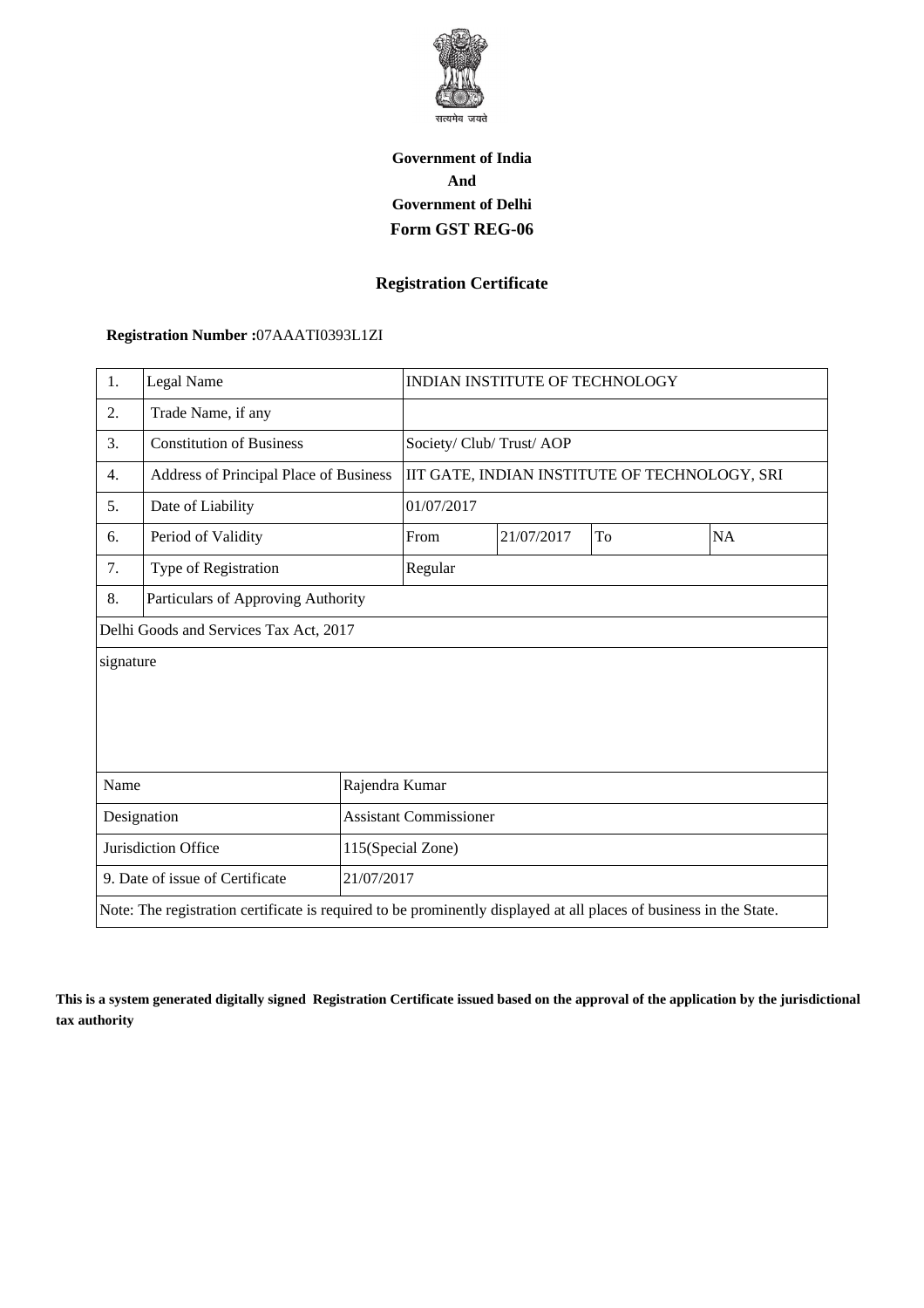



#### GSTIN 07AAATI0393L1ZI

## Legal Name INDIAN INSTITUTE OF TECHNOLOGY

Trade Name, if any

### **Details of Additional Places of Business**

Total Number of Address 0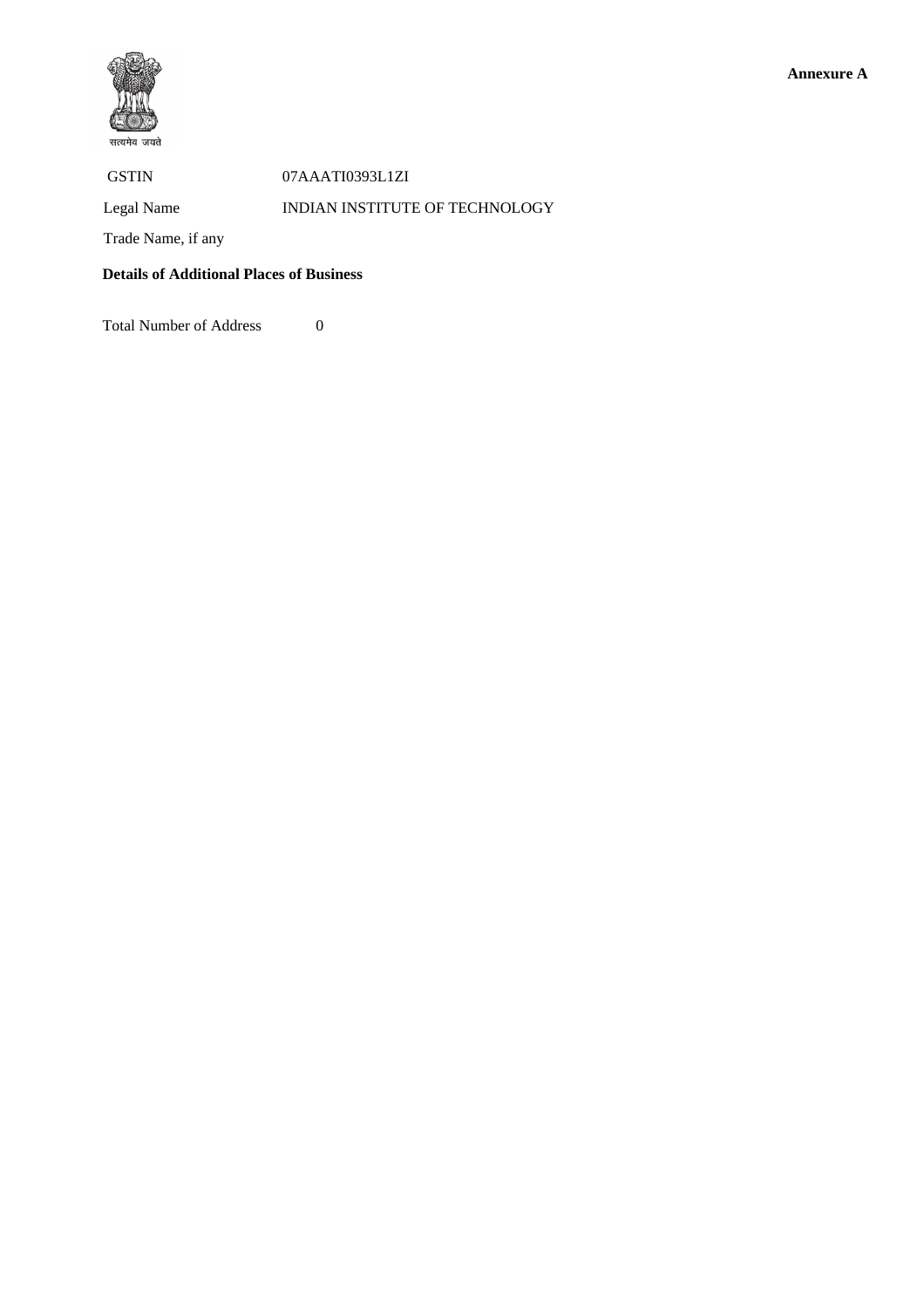

 GSTIN 07AAATI0393L1ZI Legal Name INDIAN INSTITUTE OF TECHNOLOGY

Trade Name, if any

## **Details of Members of Managing Committee**



















| 1 | Name                     | <b>KUMAR MANGALAM BIRLA</b> |
|---|--------------------------|-----------------------------|
|   | Designation/Status       | Chairman                    |
|   | <b>Resident of State</b> | Maharashtra                 |
|   | Name                     | KUMAR MANGALAM BIRLA        |
|   | Designation/Status       | Chairman                    |
|   | <b>Resident of State</b> | Maharashtra                 |
|   | Name                     | SHASHI WADHWA               |
|   | Designation/Status       | Ex-Dean, AIIMS              |
|   | <b>Resident of State</b> | <b>Uttar Pradesh</b>        |
|   | Name                     | KUMAR MANGALAM BIRLA        |
|   | Designation/Status       | Chairman                    |
|   | <b>Resident of State</b> | Maharashtra                 |
|   | Name                     | SHASHI WADHWA               |
|   | Designation/Status       | Ex-Dean, AIIMS              |
|   | <b>Resident of State</b> | <b>Uttar Pradesh</b>        |
| 3 | Name                     | VIJAY KUMAR THADANI         |
|   | Designation/Status       | VC & MD, NIIT Ltd.          |
|   | <b>Resident of State</b> | Delhi                       |
|   | Name                     | KUMAR MANGALAM BIRLA        |
|   | Designation/Status       | Chairman                    |
|   | <b>Resident of State</b> | Maharashtra                 |
|   | Name                     | SHASHI WADHWA               |
|   | Designation/Status       | Ex-Dean, AIIMS              |
|   | <b>Resident of State</b> | <b>Uttar Pradesh</b>        |
| 3 | Name                     | VIJAY KUMAR THADANI         |
|   | Designation/Status       | VC & MD, NIIT Ltd.          |
|   | <b>Resident of State</b> | Delhi                       |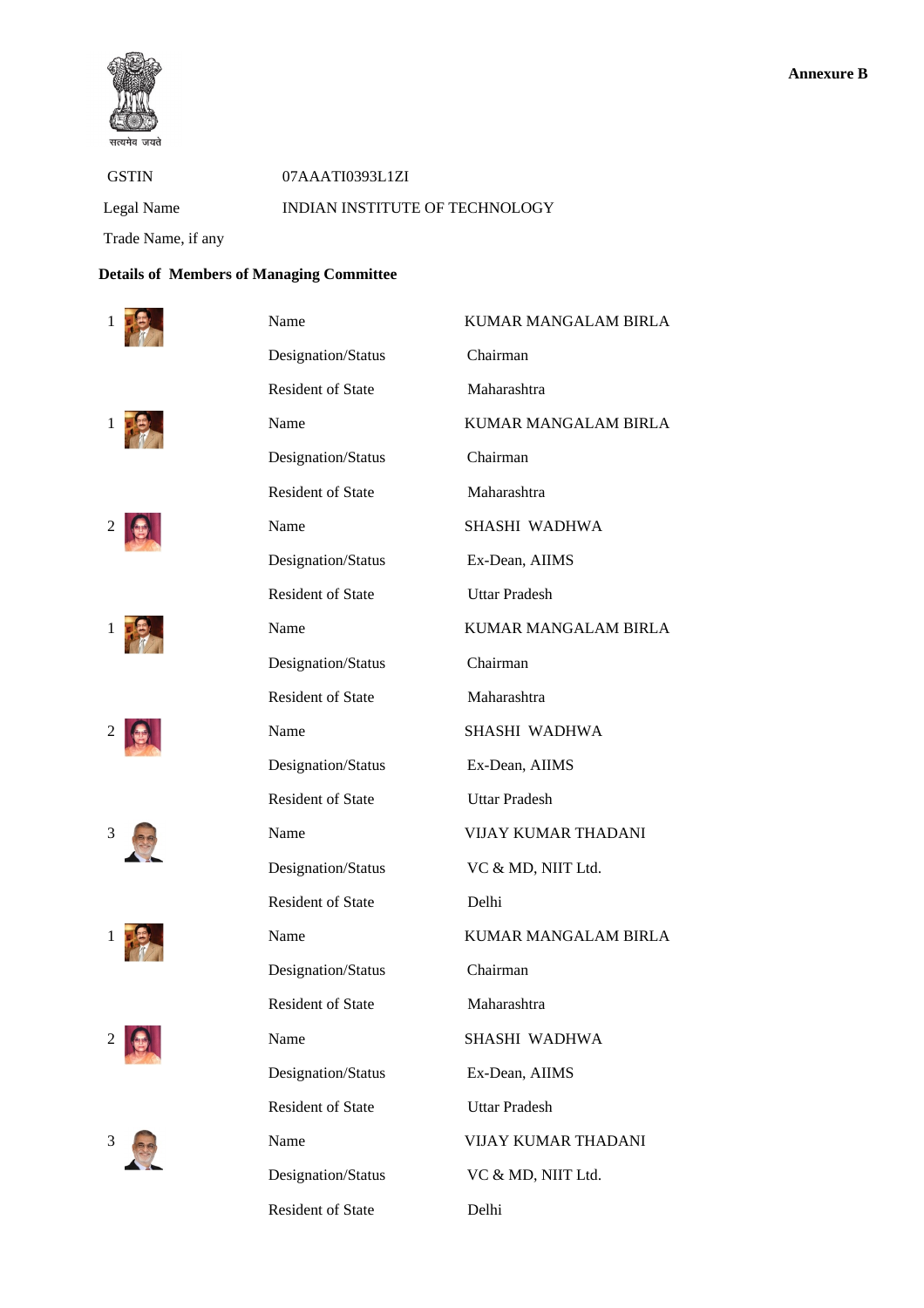























| 4 | Name                     | RAMGOPAL VALIPE RAO         |
|---|--------------------------|-----------------------------|
|   | Designation/Status       | Director, IIT Delhi         |
|   | <b>Resident of State</b> | Delhi                       |
|   | Name                     | <b>KUMAR MANGALAM BIRLA</b> |
|   | Designation/Status       | Chairman                    |
|   | <b>Resident of State</b> | Maharashtra                 |
|   | Name                     | SHASHI WADHWA               |
|   | Designation/Status       | Ex-Dean, AIIMS              |
|   | <b>Resident of State</b> | <b>Uttar Pradesh</b>        |
| 3 | Name                     | VIJAY KUMAR THADANI         |
|   | Designation/Status       | VC & MD, NIIT Ltd.          |
|   | <b>Resident of State</b> | Delhi                       |
|   | Name                     | RAMGOPAL VALIPE RAO         |
|   | Designation/Status       | Director, IIT Delhi         |
|   | <b>Resident of State</b> | Delhi                       |
|   | Name                     | ANURAG SHARMA               |
|   | Designation/Status       | Professor, Deptt. of Phys   |
|   | <b>Resident of State</b> | Delhi                       |
|   | Name                     | KUMAR MANGALAM BIRLA        |
|   | Designation/Status       | Chairman                    |
|   | <b>Resident of State</b> | Maharashtra                 |
|   | Name                     | SHASHI WADHWA               |
|   | Designation/Status       | Ex-Dean, AIIMS              |
|   | <b>Resident of State</b> | <b>Uttar Pradesh</b>        |
| 3 | Name                     | <b>VIJAY KUMAR THADANI</b>  |
|   | Designation/Status       | VC & MD, NIIT Ltd.          |
|   | <b>Resident of State</b> | Delhi                       |
|   | Name                     | RAMGOPAL VALIPE RAO         |
|   | Designation/Status       | Director, IIT Delhi         |
|   | <b>Resident of State</b> | Delhi                       |
|   | Name                     | ANURAG SHARMA               |
|   | Designation/Status       | Professor, Deptt. of Phys   |
|   | <b>Resident of State</b> | Delhi                       |
| 6 | Name                     | SANJEEV SANGHI              |
|   | Designation/Status       | Dean (AA&IP)                |